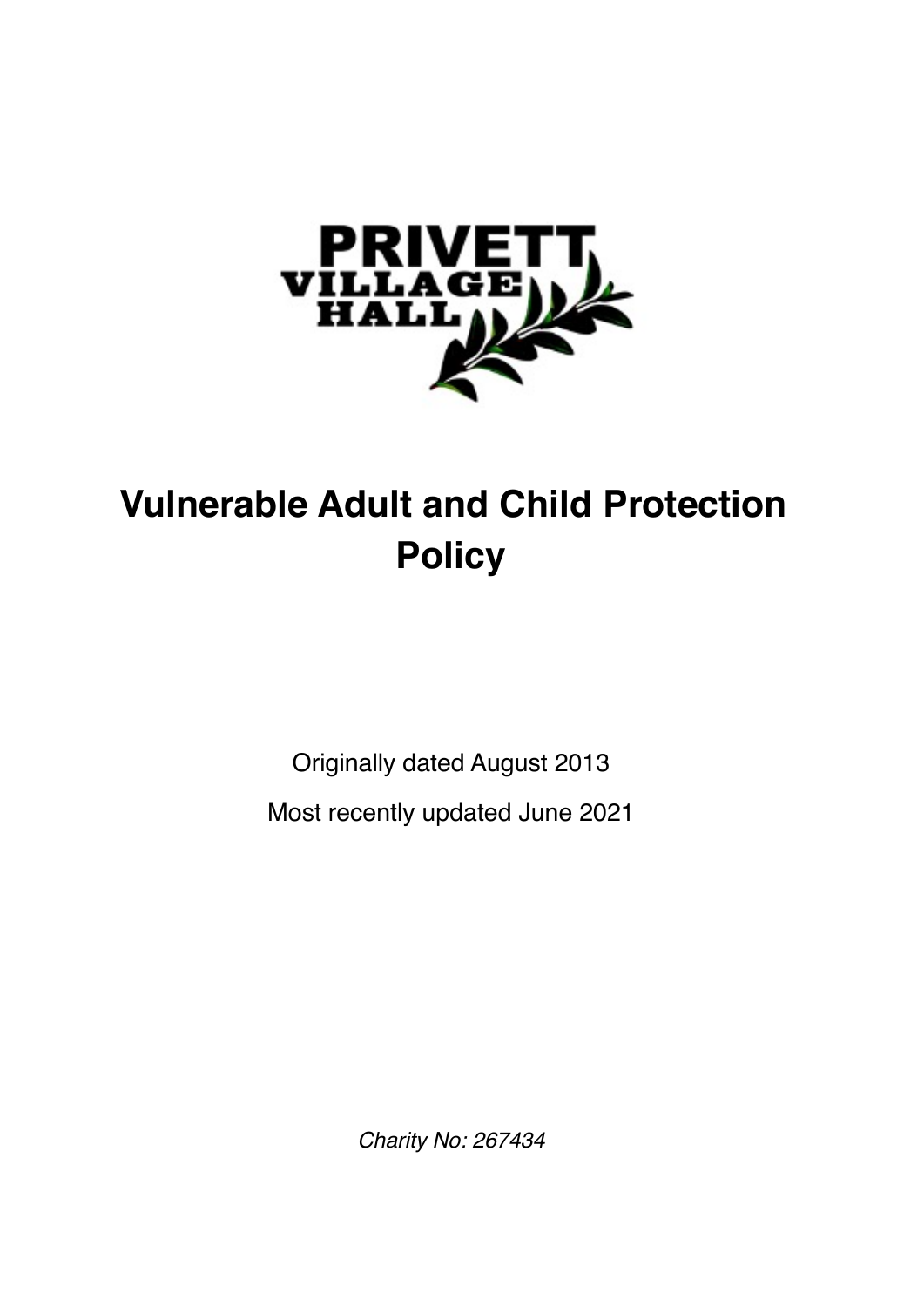# **Principles**

The welfare of the child or vulnerable adult is paramount and is the responsibility of everyone. All children and vulnerable adults, without exception, have the right to protection from abuse, whether physical, verbal, bullying, exclusion or neglect. Bullying, shouting, physical violence, sexism and racism towards children or vulnerable adults will not be permitted or tolerated.

The Management Committee of Privett Village Hall has a duty to safeguard children and vulnerable adults who utilise the hall and its facilities, and those who may come into contact with vulnerable users.

#### **Definition of Abuse**

Abuse is described as *"a violation of an individual's human or civil rights by any other person or persons"* (No Secrets, Department of Health - 2000).

## **Definition of a Vulnerable Adult**

A vulnerable adult is defined as a person who: *"may be in need of services by reason of mental or other disability, age or illness: and who may not be able to take care of him or herself, or is unable to protect him or herself against significant harm or exploitation."* (Who Decides, Lord Chancellor's Department – 1997). This policy is in place to protect all vulnerable persons regardless of gender, ethnicity, disability, sexuality, religion or faith.

## **Policy Statement**

All suspicions or allegations of abuse against a child or vulnerable adult will be taken seriously and dealt with speedily and appropriately. There is a named member of the Management Committee to whom your suspicions or concerns should be reported.

This person is Gillian Chung (01730 828317) until April 2024. This person has the responsibility for reporting concerns that arise, as a matter of urgency, to Children's Services or Social Services for the local area, as appropriate.

All Committee members and volunteers will be required to become aware of child protection and vulnerable adult issues and relevant Acts and Department of Health Guidelines will be held by the Management Committee as a reference material for members. Relevant training will be encouraged.

The Management Committee will endeavour to keep the premises safe for use by children and vulnerable adults. The Committee recognises that a higher standard of safety is required where use is made by small children and those who cannot read safety notices and physically disabled adults.

It is the Hirers' responsibility to familiarise themselves with the contents of the Instructions for Use of Privett Village Hall which is provided for all hirers of the hall at the point of booking, and is on display in the Hall. This contains information on Fire Exit, First Aid and Emergency information.

The Committee will ensure that hirers are made aware of their obligations under the Licensing Act 2003 to ensure that alcohol is not sold to those under 18 years of age.